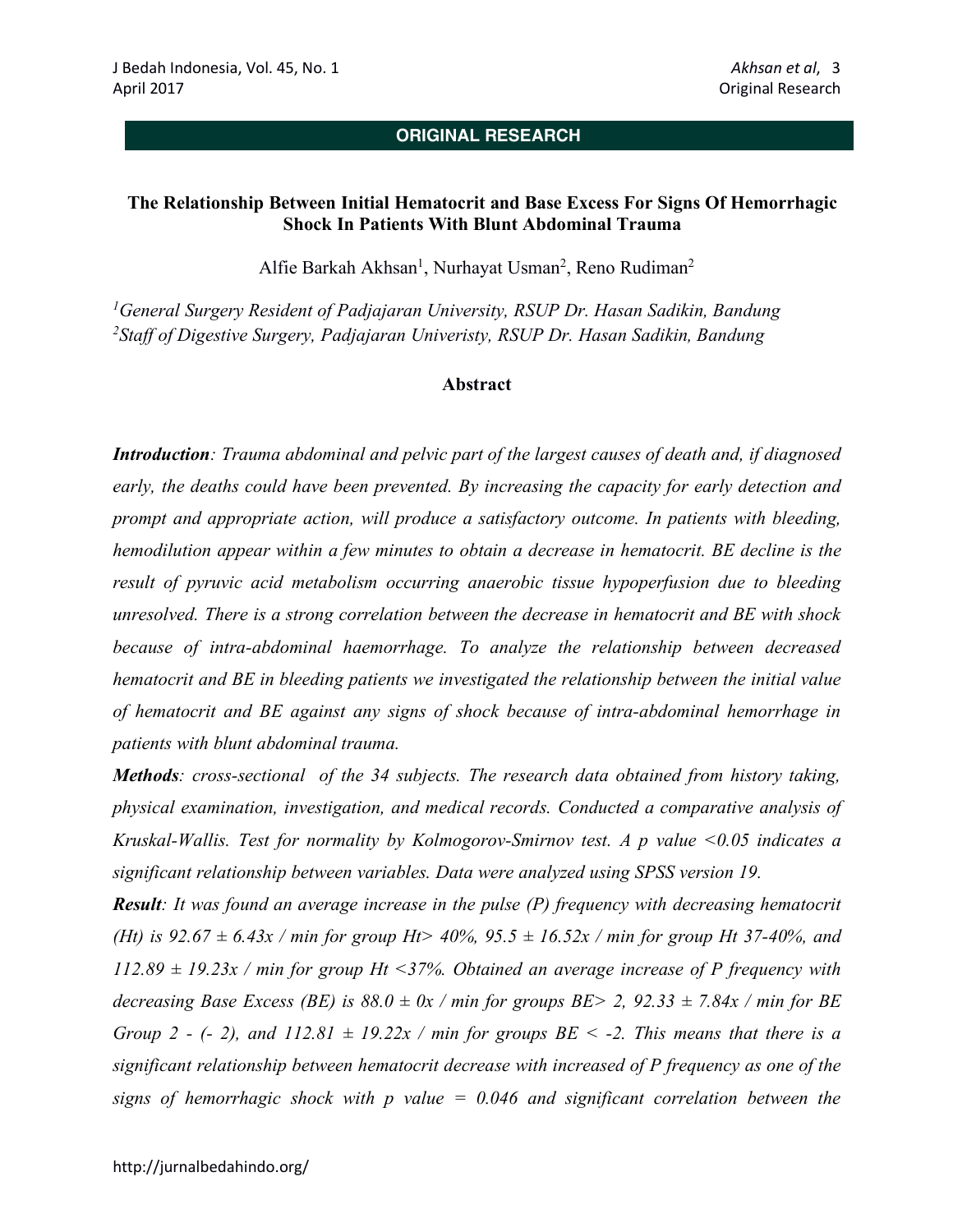*decrease in BE with increased P frequency as one of the signs of hemorrhagic shock with p value = 0.028.*

*Conclusion: There is a significant correlation between the value of the initial hematocrit and BE*  with signs of hemorrhagic shock due to intra-abdominal hemorrhage in patients with blunt *abdominal trauma.*

*Keywords: hematocrit, base excess, signs of hemorrhagic shock, pulse frequency, blunt abdominal trauma*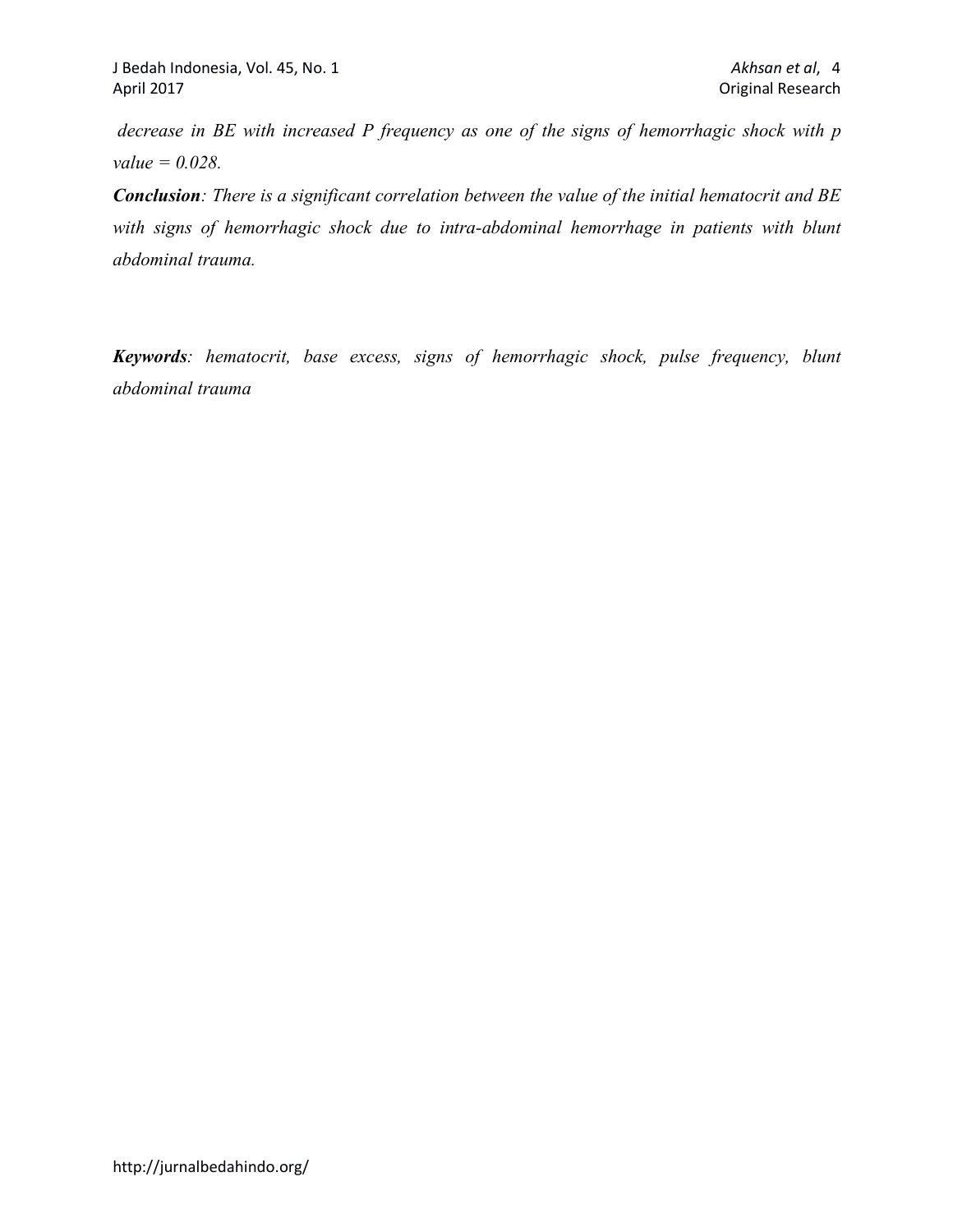### **Introduction**

Trauma is the leading cause of death 4th largest in the United States and the cause of death at the age under 45 years old. Abdominal trauma can be a blunt trauma, sharp trauma, and trauma deceleration, which can result in morbidity and mortality. Abdominal and pelvic trauma is part of the largest causes of death and, if diagnosed early, the deaths could have been prevented. Therefore quick and precise diagnosis is crucial to reduce morbidity or mortality. Most of the deaths were preventable (preventable death) caused by not knowing there was intra-abdominal bleeding. 15-20% of all patients with blunt abdominal trauma requiring laparotomy, especially solid organ hemorrhage caused by traffic accidents, require accurate diagnostic to avoid negative laparotomy. $<sup>1</sup>$ </sup>

Bleeding affect the balance of the needs and the intake of oxygen in our body, when bleeding more and more and not offset the decreased oxygen intake. Base excess (BE) describes the amount of strong acid or base to be added to make the pH of the blood to normal. BE decline is the result of pyruvic acid metabolism occurring anaerobic tissue hypoperfusion due to bleeding that is not controlled<sup>2</sup>

In addition, the previous value of the initial hematocrit not be an accurate marker of the blood loss and shock in trauma patients. Assuming that the compensation mechanism of absorption of fluid into the intravascular space is relatively slow, it means that the initial hematocrit values remained within normal limits after bleeding.<sup>3,4</sup>

Those facts prompted the authors to examine the correlation value of the initial hematocrit and value Base Excess against any signs of shock due to bleeding intra-abdominal trauma patients blunt abdominal either do the surgery or not that is expected to detect at an early stage of shock and bleeding and can also useful as investigations are replacing checks especially in the Excess Base Hospital with limited facilities.

#### **Materials and Methods**

#### Subject Selection

Subjects were blunt abdominal trauma patients who come to the Emergency Surgical Hospital. Hasan Sadikin and hematocrit checked at the beginning comes, BE, signs of hypovolemic shock due to intra-abdominal hemorrhage that meet the inclusion and exclusion criteria.

Inclusion criteria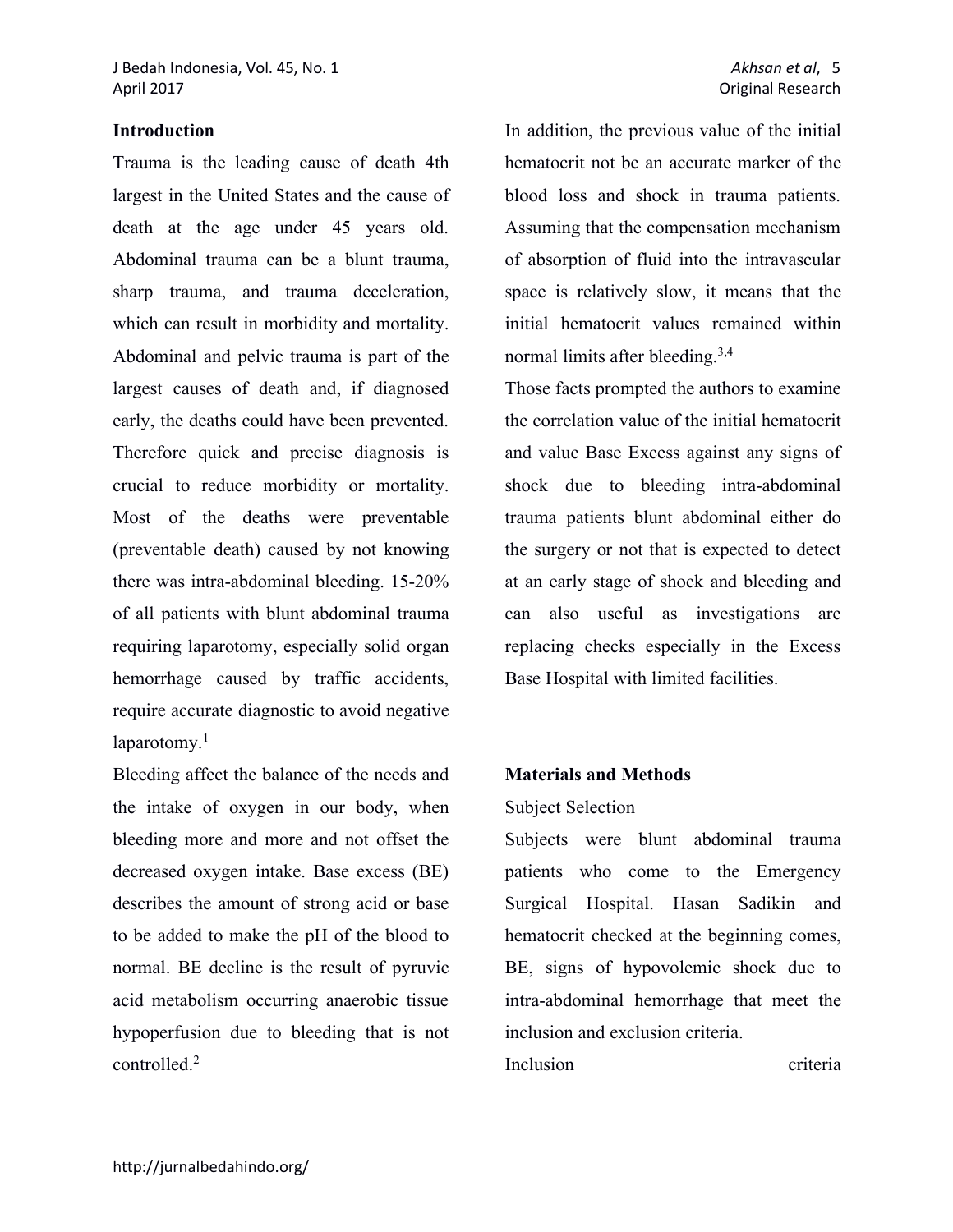The inclusion criteria of this study is adult patients with blunt abdominal trauma diagnosis is confirmed by ultrasound FAST accompanied by signs of hypovolemic shock due to intra-abdominal hemorrhage

# Exclusion criteria

The exclusion criteria of this study are patients with blunt abdominal trauma with other concomitant trauma, penetrating abdominal trauma patients, patients moving other hospitals who have received blood transfusions and resuscitation

Type and Design Research

This research was conducted cross sectional correlation is to determine the initial value of hematocrit and BE against any signs of shock due to intra-abdominal hemorrhage in patients with blunt abdominal trauma.

#### identification of variables

The independent variables

• Signs of hypovolemic shock by increasing the pulse rate and systolic blood pressure reduction because of intra-abdominal haemorrhage

Dependent variable

- The initial value of hematocrit
- Value Base excess
- Operational definition
	- 1) Shock

Shock is defined by inadequate his blood perfusion and oxygen to the tissues characterized by circulatory changes, and inadequate its tissue perfusion are causing cellular damage and dysfunction or failure of organ systems as a whole is characterized by increased heart rate and a decrease in systolic blood pressure. 20

2) Hematocrit

Hematocrit value is the large volume of cells erythrocytes entirely in 100 mm3 of blood and expressed in%. Hematocrit value is affected by the replacement fluid or bleeding. Normal hematocrit reference value by Dacie for adult males is 40-54% and for adult females is  $37-54\%$ .<sup>23</sup>

3) Base Excess

BE decreased levels resulting in increased anaerobic metabolism due to inadequate tissue oxygenation. Metabolic acidosis with a value of less than -2 BE is estimated there are still bleeding and tissue hypoperfusion in patients with bleeding. BE can be assessed quickly to show the relation with bleeding.2

4) Blunt Abdominal Trauma

Blunt trauma can be caused by a direct collision, the deceleration force, rotational force and a shearing force. Direct collision can cause significant injury and the severity of the injury can be predicted by knowing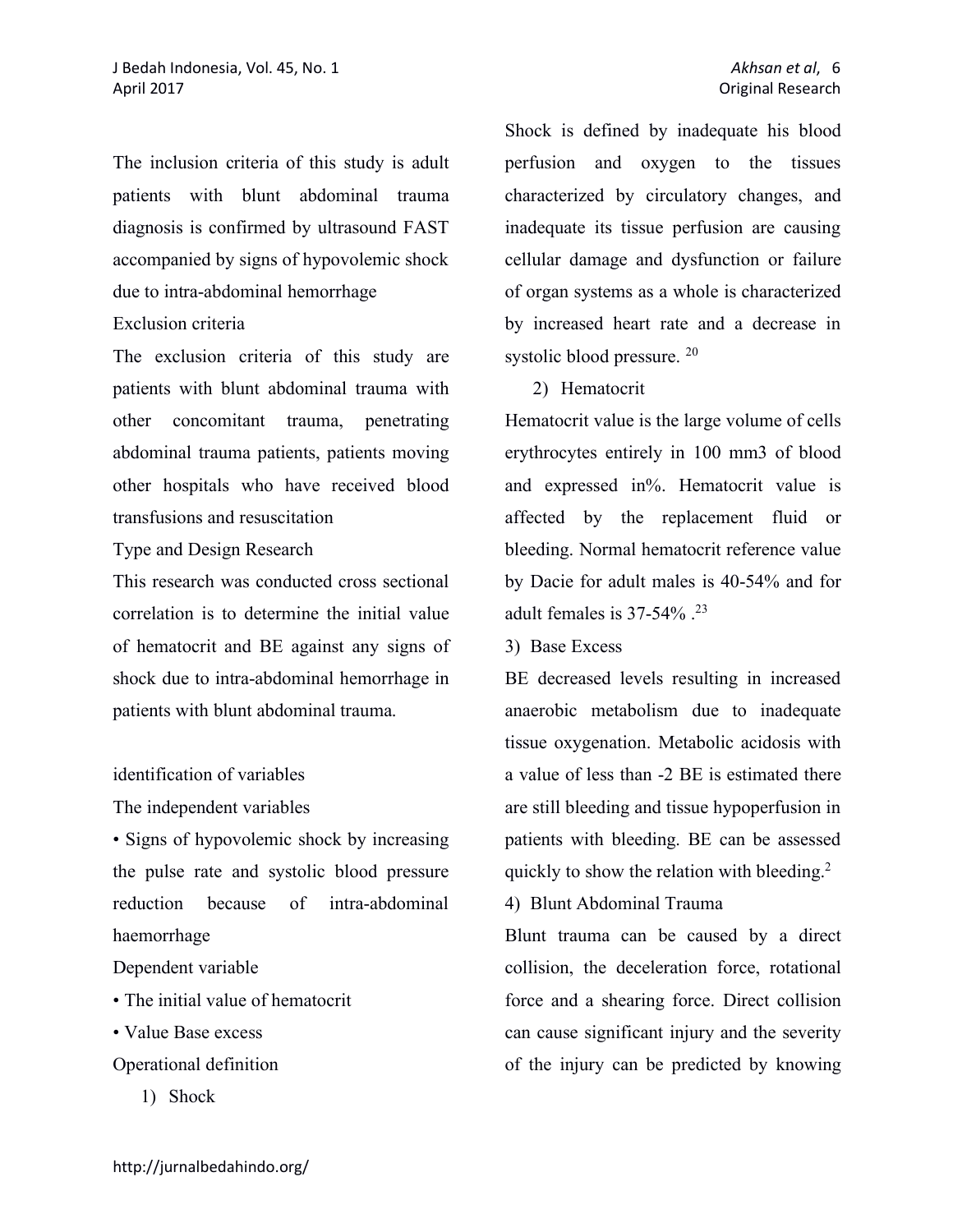the mechanism of trauma and also the surface area of the body part contacted.<sup>15</sup> How it Works and Engineering Research Data Collection

1) Taken data on gender, age, time between the incident and arrived at the hospital, the diagnosis of blunt abdominal trauma and intra-abdominal bleeding with ultrasound FAST, action.

2) Do a physical examination for signs of shock and intra-abdominal bleeding is by measuring the pulse and systolic blood pressure of the patient.

3) In calculating the initial value of hematocrit and BE when the patient arrives 4) Once fulfilled, the data were analyzed and prepared statements.

### Data analysis

To determine the relationship between the initial value of hematocrit and BE, the existence of signs of shock as a result of intra-abdominal haemorrhage conducted a comparative analysis of Kruskal-Wallis. Test for normality by Kolmogorov-Smirnov test of normal distribution of data obtained. A p value  $\leq 0.05$  indicates a significant relationship between variables. Data processing was performed using SPSS Statistics v19.0 at the level of 95% (5% significance level).

Location and Time Research

The study was conducted at the Division of Digestive Surgery Department of Surgery Hospital. Hasan Sadikin Hospital and Department of Clinical Pathology. Hasan Sadikin were implemented starting in January 2016 until the number of samples met.

Aspects of Research Ethics

This study uses the subject of research in the form of blunt abdominal trauma patients in the Division of Digestive Surgery Hasan Sadikin Hospital in Bandung. The ethical issues that may arise is the discomfort of patients due to blood sampling and the risk of bleeding. This study was conducted upon the approval and recommendation of the Health Research Ethics Committee of the Faculty of Medicine, University of Padjadjaran / Hospital Dr.HasanSadikin Bandung, number : **LB.04.01 / A05 / EC / 025 / I / 2016**

As for the ethical issues that may arise in this study prevented through informed consent to blood sampling procedures correctly.

# **Results**

Blunt abdominal trauma patients who come to the ER Surgical Hospital. Hasan Sadikin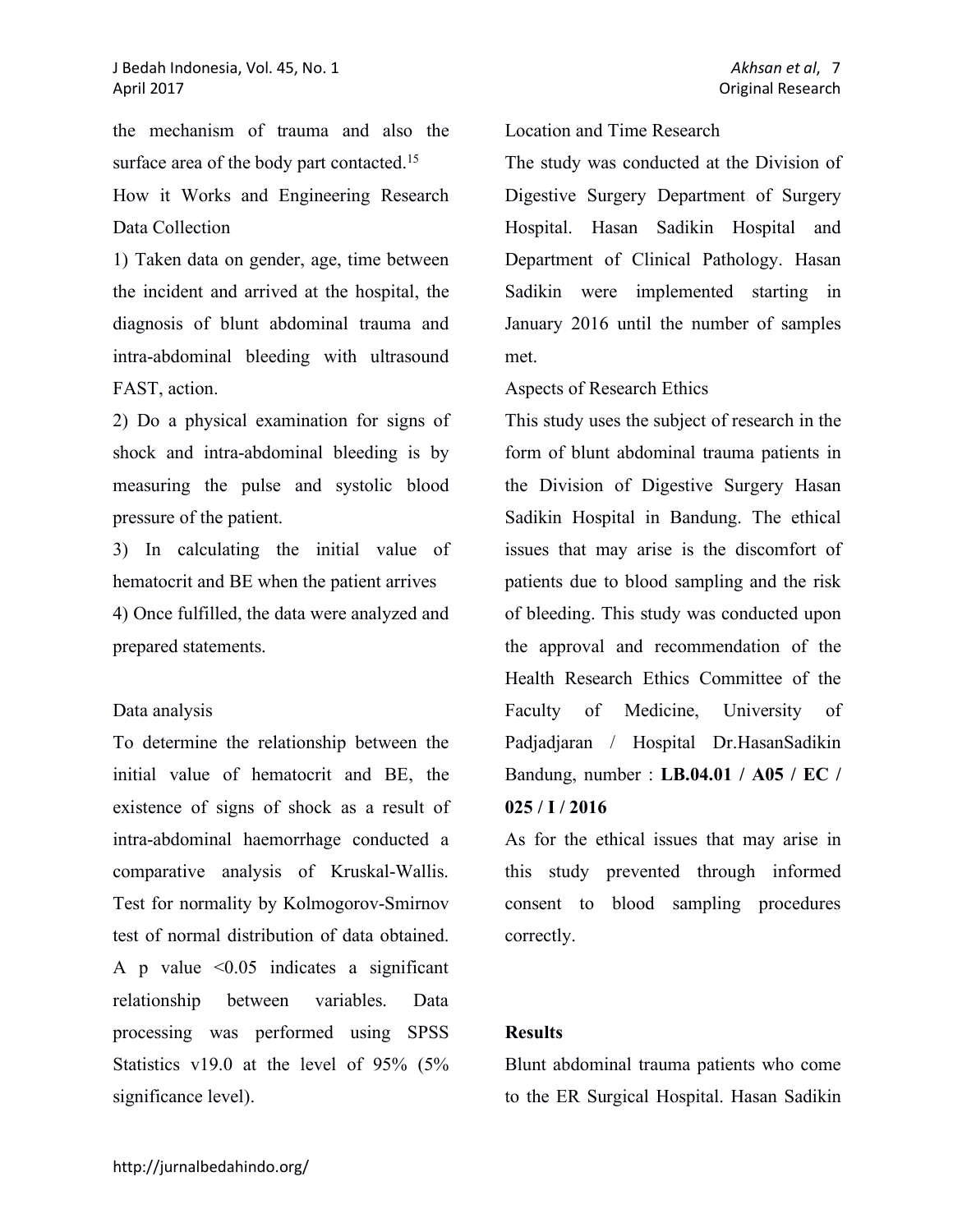during January - March 2016 who meet the inclusion and exclusion criteria as many as 34 patients with an age range of 16-55 years with the ratio of male and female patients 26 : 8 patients.

In Table 1, we see that the average age based on a hematocrit> 40 18:33  $\pm$  1:15 ie smaller than 37-40 Ht categories namely  $21:25 \pm 4:11$  and is lower than the category Ht <37 is  $27.11 \pm 11.96$ . However, the results obtained are not significant difference (p-value =  $0243$ ). It can be concluded that there is no significant relationship between age of respondents with Ht

In Table above obtained as many as three men and 0 women have a category Ht> 40, 3 men and 1 woman had Ht category 37-40 and as many as 20 men and 7 women have a category Ht <37. Based on statistical test, the difference not significant (p-value  $=$ 0611). It can be concluded that there is no significant relationship between gender with Ht.

In table 2, we see that the average age by BE in > 2 is  $19:00 \pm 0$  smaller than BE category 2 - (-2) is  $19.83 \pm 3.31$  and much lower than the BE category  $\leq$  2 is 27.18  $\pm$  11.93. These results are not obtained a significant difference (p-value =  $0232$ ). It can be concluded that there is no significant relationship between age of respondents with BE.

In table 3, we see that the average SBP based Ht in > 40 is  $103.33 \pm 15:27$  higher than category Ht 37-40 is  $102.5 \pm 17:08$  and higher than Ht categories <37 is 87.41  $\pm$ 31.45. However, the results obtained are not significant difference (p-value  $= 0468$ ). It can be concluded that there is no significant relationship between SBP respondents with Ht.

In Table 3 it is found that the average P on Ht category  $> 40$  is  $92.67 \pm 6.43$  smaller than Ht 37-40 category ie  $95.5 \pm 16:52$  and smaller when compared Ht categories <37 is  $112.89 \pm 19:23$ . Based on test results obtained statistically significant difference (p-value  $= 0.046$ ). So it can be concluded that there is a significant relationship between P with Ht.

In table 4 found that the average SBP by BE in > 2 is  $100.0 \pm 0$  is lower than the category BE 2 - (-2) is  $103.33 \pm 13.66$  but higher than the BE category  $\leq 2$  is 84.81  $\pm$  29.27. However, the results obtained are not significant difference (p-value  $= 0232$ ). It can be concluded that there is no significant relationship between SBP respondents with BE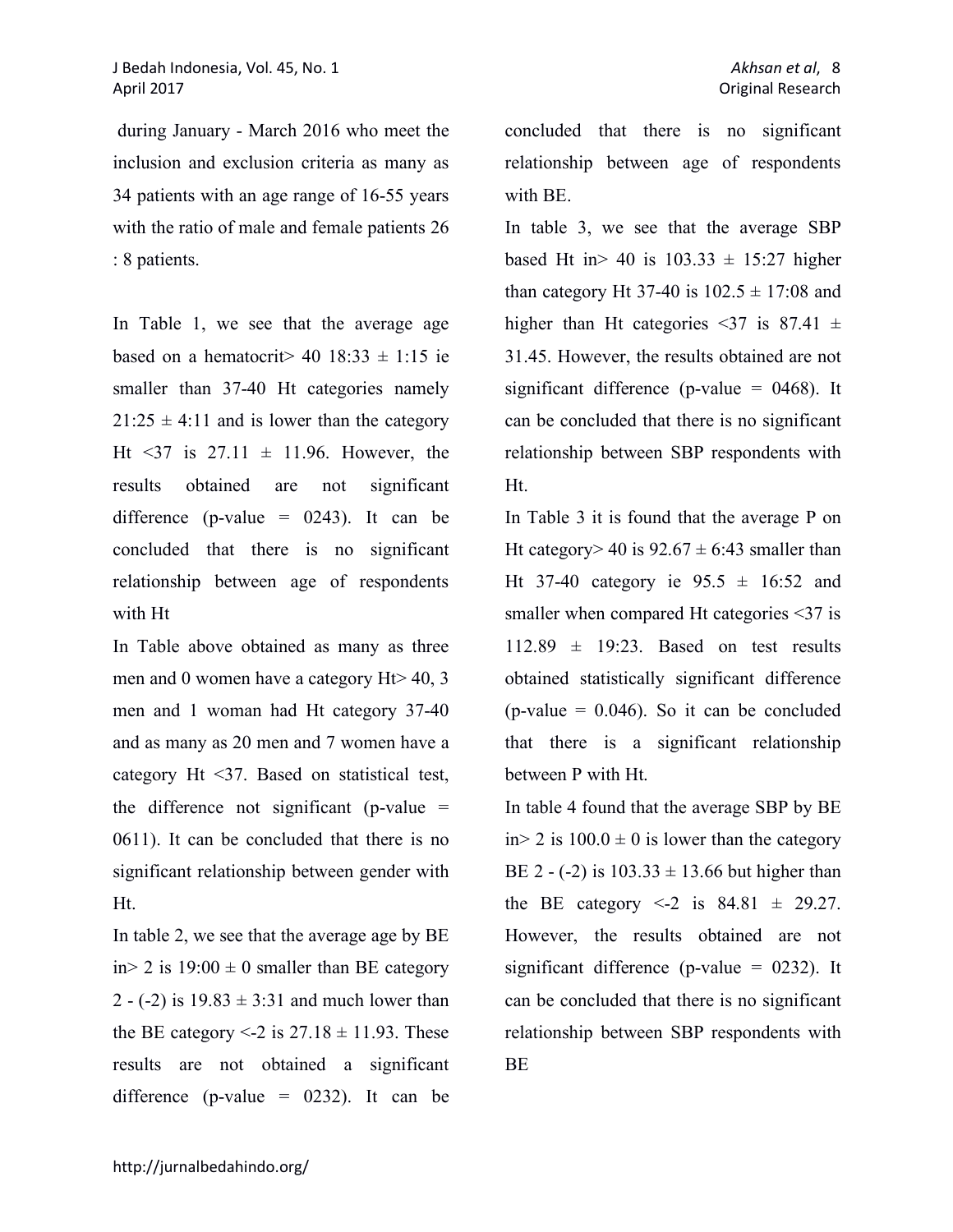In table 4 also the average P in BE at  $> 2$  is  $88.0 \pm 0$  smaller than BE category 2 - (-2) is  $92.33 \pm 7.84$  and smaller also than BE category  $\leq 2$  is  $112.81 \pm 19.22$ . Based on test results obtained statistically significant difference (p-value  $= 0.028$ ). So it can be concluded that there is a significant relationship between P with BE.

### **Discussion**

This study was conducted to see how the relationship between hematocrit and BE in blunt abdominal trauma patients with hemorrhagic shock due to intra-abdominal haemorrhage. Signs of shock was assessed by measuring the systolic blood pressure and pulse frequency of the patient and examination hematocrit and BE at the beginning of the patient come before resuscitation. Assessment of the source of bleeding and carried exclusion in patients with bleeding source other than the intraabdominal hemorrhage. In this study, hematocrit classified each into 3 groups, ie> 40%, 37-40% and <37%. BE respectively> 2,  $2 - (-2)$ , and  $\le -2$ . Where the division into three groups this means that the first group is a group that has a value of hematocrit and BE above normal, the second group was normal, and the third group is that under

normal that each of these groups have medical implications are different so its distribution were with the aim of getting the analysis and statistical calculations that are more specific and accurate. Medical implications mentioned example is that patients with a hematocrit above 40 have a tendency to hypercoagulability, and in this study, some patients with a hematocrit above normal.

P relationship with Ht obtained an average increase in the frequency P with decreasing hematocrit is  $92.67 \pm 6.43x$  / min for group Ht  $> 40\%$ ,  $95.5 \pm 16.52x / \text{min}$  for group Ht 37-40%, and  $112.89 \pm 19.23x / min$  for groups Ht <37%, which means there is a significant relationship between hematocrit decrease with increased frequency P as one of the signs of hemorrhagic shock with p  $value = 0.046$ .

This is in line with research conducted by Blackmore, et al (2006) who said that the decrease in hematocrit can be a predictor of bleeding in patients with pelvic fractures in the context of increased frequency P which signifikan.27 Then Snyder, et al (1998) studied 524 patients to trauma , it was found that the initial value of hematocrit <35 had a high specificity (90%) as a predictor of bleeding in patients tersebut.28 in another study Ryan, et al (2011) conducted a series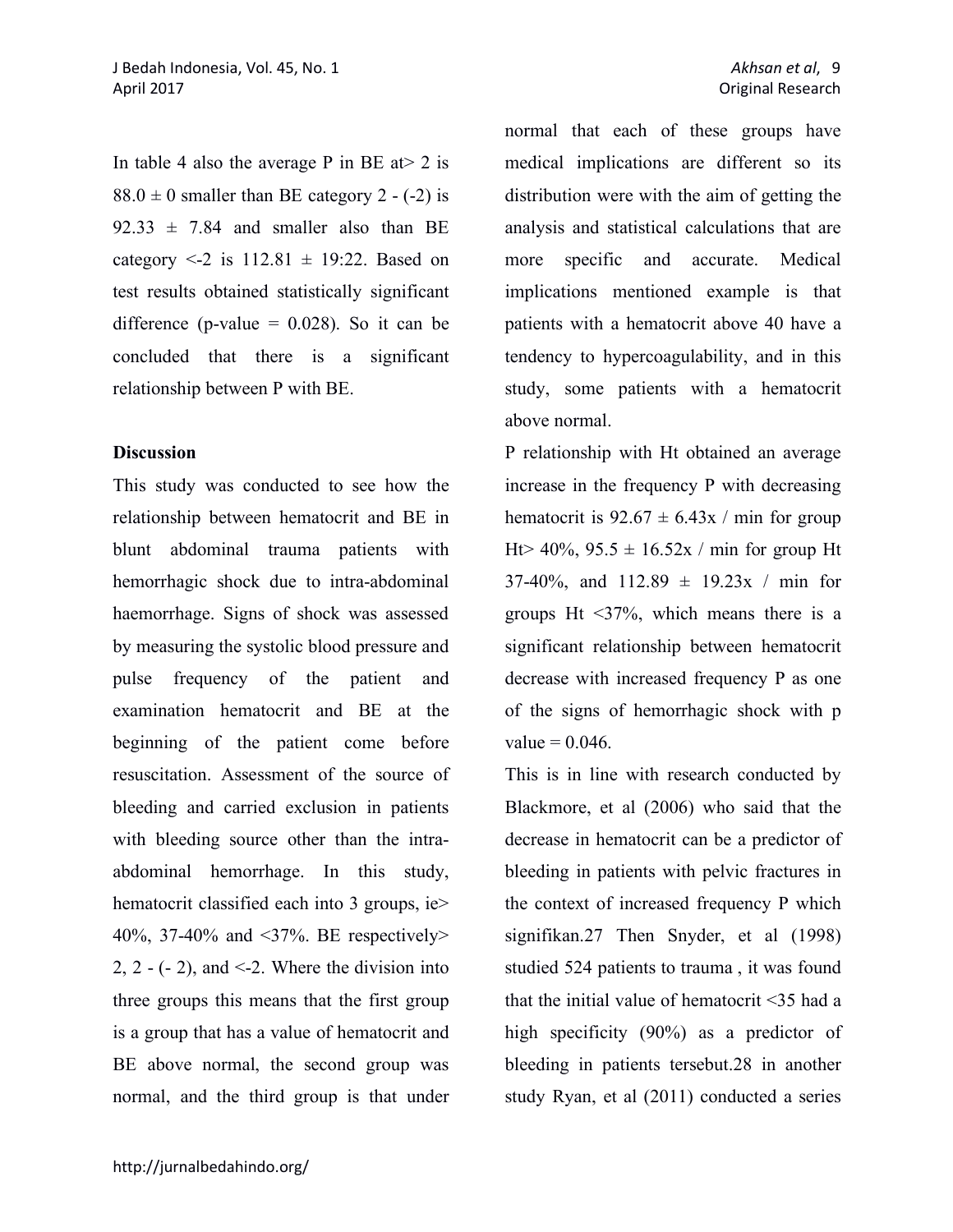Ht examination and concluded that in patients with bleeding Ht significant impairment compared with no bleeding, this examination can be useful to identify bleeding in patients who require surgery emergensi.26 Research on Ht decline was first performed by Jacobs, et al which describes usability Ht value for detecting acute blood loss, diagnose the occurrence of hypovolemia, and determine the need for transfusions .14

As for relations with BE P obtained an average increase of P with decreasing frequency is  $88.0 \pm 0x$  BE / min for groups BE $> 2$ , 92.33  $\pm$  7.84x / min for BE Group 2  $- (-2)$ , and  $112.81 \pm 19.22x / \text{min}$  for groups  $BE \leq 2$ , which means there is a significant correlation between the decrease in BE with increased frequency P as one of the signs of hemorrhagic shock with  $p$  value = 0.028. This is also consistent with research that has been done by Ryan, et al (2011) concluded that the occurrence of acidosis is indicated by a decrease in BE are closely related to the occurrence of bleeding with  $p$  value  $=$ 0,003.26 Previously, Bruns, et al (2007) have examined the relationship of significant among bleeding in trauma patients with hemoglobin values, tachycardia, and decreased BE.29

In this study, SBP does not have a significant association with acute bleeding conditions when compared to the increase in the frequency of P. SBP did not decline until the occurrence of blood loss as much as 30- 40% .17 SBP has less sensitivity to the occurrence of acute bleeding that is only 13% when compared to the increase P frequency that is 45% .29

This is consistent with the theory that the initial response of shock to the cardiovascular system is the increase in heart rate due to increased myocardial contractility and peripheral vasoconstriction of blood vessels due to an increased release of norepinefrin.21 So the association remained significant decrease in hematocrit and BE is to increase the frequency P at the beginning hemorrhagic shock occurs.

## **Conclusion**

There is a significant correlation between the value of the initial hematocrit and BE with signs of hemorrhagic shock due to intra-abdominal hemorrhage in patients with blunt abdominal trauma.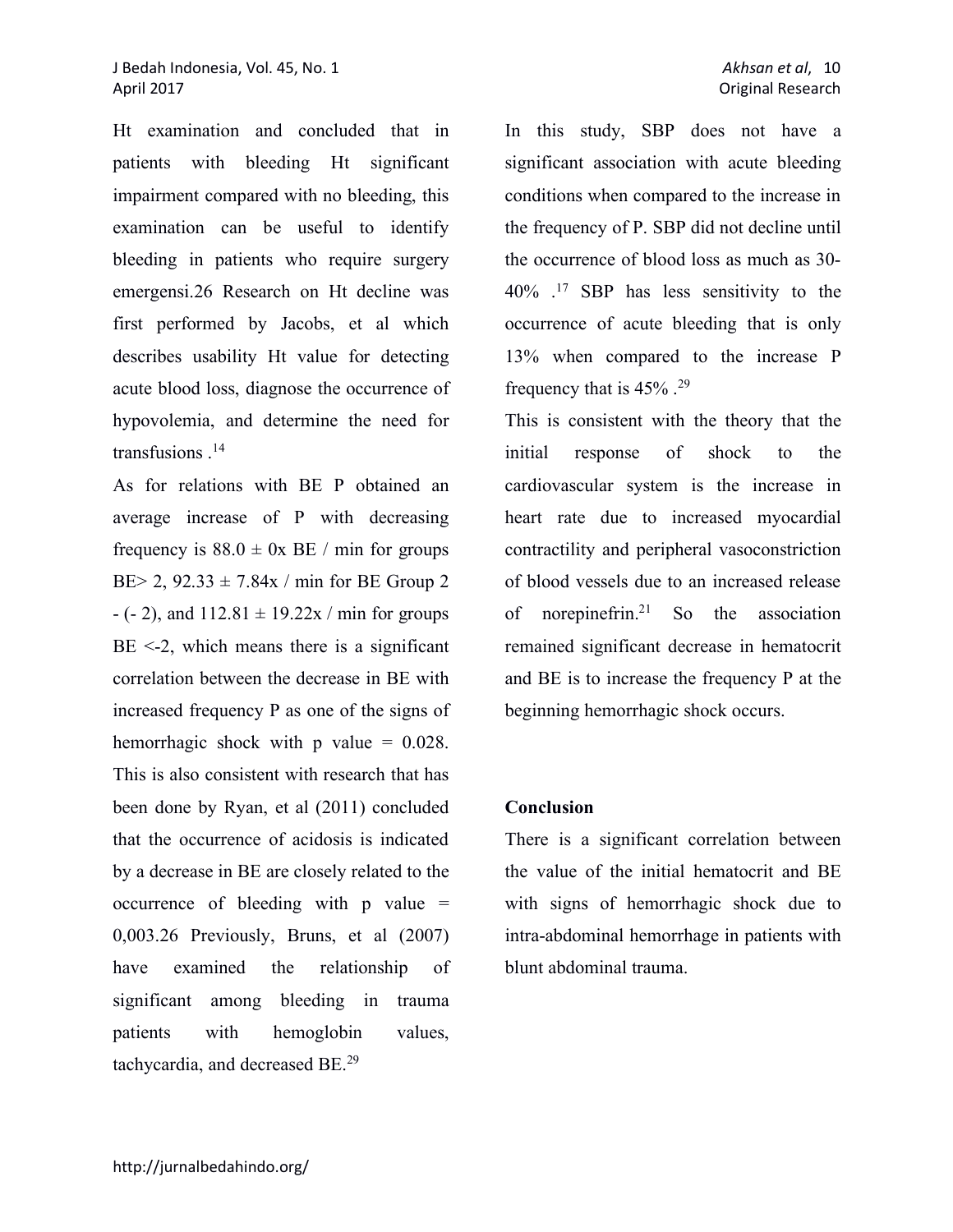- 1. Read ,Robert A. ; Moore , Ernest E. ; Moore , Frederick ; Burch , John M. : Abdominal Trauma in Maingot's Abdominal Operations 12 th ed : Mc graw hill , New York, 2013.
- 2. Ebert RV, Stead EA, Gibson JG. Response of normal subjects to acute blood loss. Arch Intern Med. 1941;68:578–590.
- 3. Cinat ME, Hoyt DB. Chapter 58: Hemorrhagic shock. In: Gabrielli A, Layon AJ, Yu M, eds. Civetta, Taylor, & Kirby's Critical Care. 4th ed. Philadelphia, PA: Lippincott Williams & Wilkins; 2009.
- 4. Marino PL. Chapter 12: Hemorrhage and hypovolemia. In: Marino PL. The ICU Book. 3rd ed. Philadelphia, PA: Lippincott Williams & Wilkins; 2007.
- 5. Keith N. Blood Volume Changes in Wound Shock and Primary Hemorrhage. London, UK: Medical Research Council; 1919.
- 6. Bennett TI, Dow J, Lander FL, Wright S. Severe haemorrhage from the stomach and duodenum. Lancet. 1938;232:651–655.
- 7. Allen TH, Semple RE. Effects of repeated sampling on plasma and cell volumes in dogs estimated with small and large amounts of T-1824. Am J Physiol. 1951;165:205–214.
- 8. Behrman SW, Fabian TC, Kudsk KA, Proctor KG. Microcirculatory flow changes after initial resuscitation of hemorrhagic shock with 7.5% hypertonic saline/6% dextran 70. J Trauma. 1991;31:589–598; discussion 99–600.
- 9. Spiers JP, Fabian TC, Kudsk KA, Proctor KG. Resuscitation of hemorrhagic shock with

hypertonic saline/dextran or lactated Ringer's supplemented with AICA riboside. Circ Shock. 1993;40:29–36.

- 10. Gibson JB, Maxwell RA, Schweitzer JB, Fabian TC, Proctor KG. Resuscitation from severe hemorrhagic shock after traumatic brain injury using saline, shed blood, or a blood substitute. Shock. 2002;17: 234–244.
- 11. Jewelewicz DD, Cohn SM, Crookes BA, Proctor KG. Modified rapid deployment hemostat bandage reduces blood loss and mortality in coagulopathic pigs with severe liver injury. J Trauma. 2003;55:275-280; discussion 280–281; Erratum in J Trauma 2003;55:1–6.
- 12. Malhotra AK, Kelly ME, Miller PR, Hartman JC, Fabian TC, Proctor KG. Resuscitation with a novel hemoglobin-based oxygen carrier in a Swine model of uncontrolled perioperative hemorrhage. J Trauma. 2003;54:915–924.
- 13. McMahon PJ, Proctor KG. Vasopressin attenuates TNF-mediated inflammation in the rat cremaster microcirculation. J Trauma. 2009;67: 461–473; discussion 73–75.
- 14. Jacobs RG, Howland WS, Goulet AH. Serial microhematocrit determinations in evaluating blood replacement. Anesthesiology. 1961;22:342–347.
- 15. Udeani, John in http / : www.emedicine / Abdominal Trauma , Blunt , 2005.
- 16. TC Fabiam, Croce MA : Abdominal Trauma, including indication for celiotomy in Mattox KL, Ed Trauma edisi ke -4, New York, Mc Grow Hill. 2000 ; 583 -602.
- 17. American College of Surgeon Committee on Trauma : Advanced Trauma Life Support Course for Physicians : American College of Surgeon , Chicago , 2010.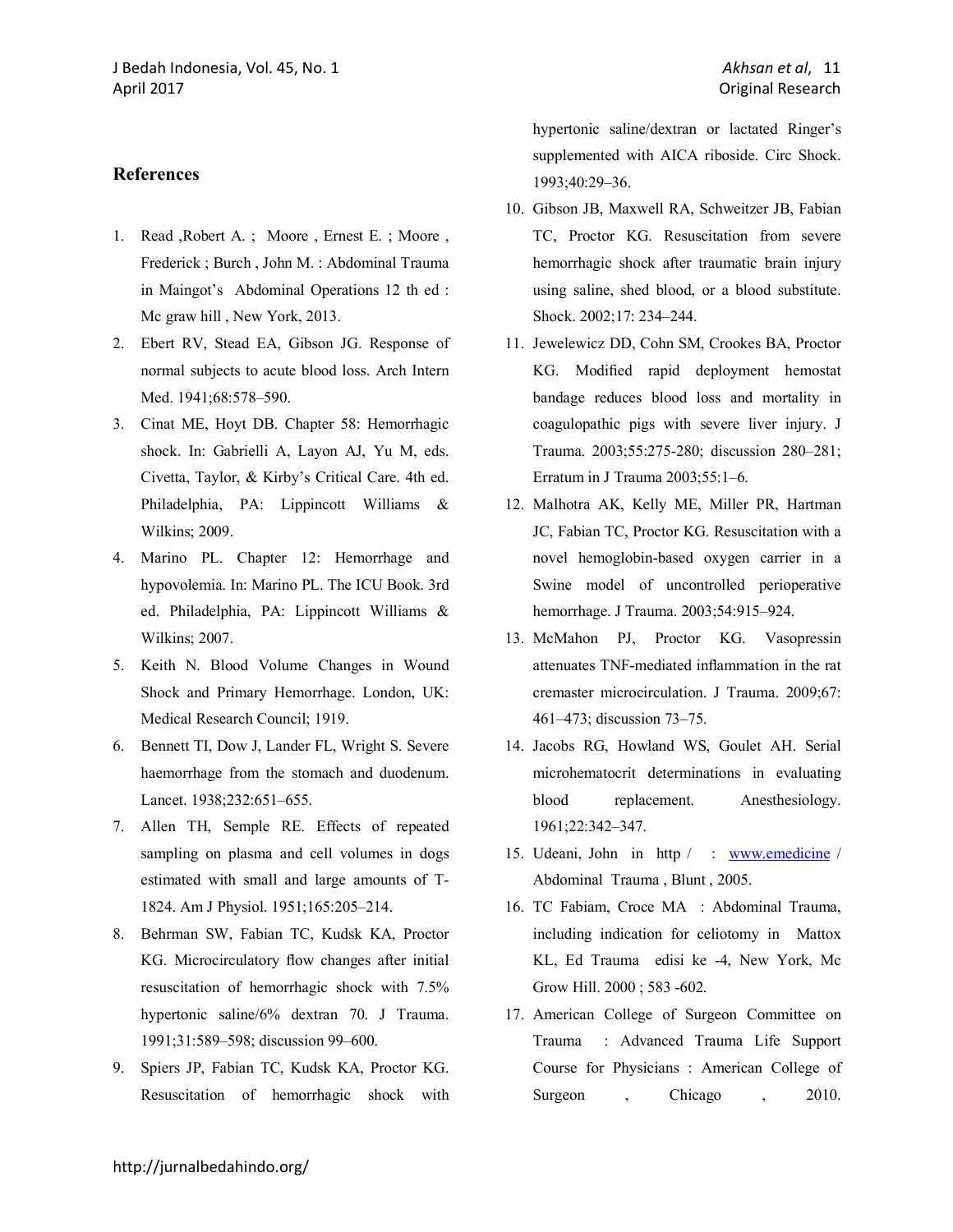- 18. Darrell C.Boone ; Andrew B.Paitzman : Abdominal Injury in The Trauma Manual , Lippincott – Raven , Philadelphia. 1998 ; 226 – 264.
- 19. Mackersie , Robert C. : Abdominal Trauma in Surgery Basic Science and Clinical Evidence : Springer , New York. 2001 ; 825 – 845.
- 20. Shoemaker WC: Temporal physiologic patterns of shock and circualtiory dysfunction based on early descriptions by invasive and noninvasive monitoring. New Horiz 1996;4:300-318.
- 21. Sramek BB : Systemic Hemodynamics & Hemodynamic Management. Hemosapiens.com, 1995.
- 22. Sramek. BB : Biomechanics of the Cardiovascular System. Czech Technical University Press, 1995.
- 23. Dacie JV, Lewis SM. Practical haematology. 5th edition. London:Churchill Livingstone. 1977.
- 24. Sutedjo, AY. Mengenal penyakit melalui hasil pemeriksaan laboratorium. Yogyakarta : Medika Fakultas Kedokteran UGM. 2007.
- 25. Dahlan SM. Besar Sampel Dan Cara Pengambilan Sampel ; dalam Penelitian Kedokteran dan Kesehatan. Jakarta : Salemba Medika, 2010
- 26. Ryan ML: Initial Hematocrit in Trauma : a Paradigm Shift? AAST 2011 Plenary Paper. *J Trauma*. 2011; 72(1): 54-60.
- 27. Blackmore CC : Predicting major hemorrhage in patients with pelvic fracture. *J Trauma*. 2006; 61: 346-352.
- 28. Snyder HS : Significance of the initial spun hematocrit in trauma patients. *Am J Emerg Med*. 1998; 16: 150-153
- 29. Bruns B : Hemoglobin drops within minutes of injuries and predicys need for an intervention to stop hemorrhage. J Trauma. 2007; 63: 312-315

ISSN: 0216-0951 J Bedah Indonesia. 2017;45:3-15

Correspondence author: Alfie Barkah Akhsan alv 2705@yahoo.com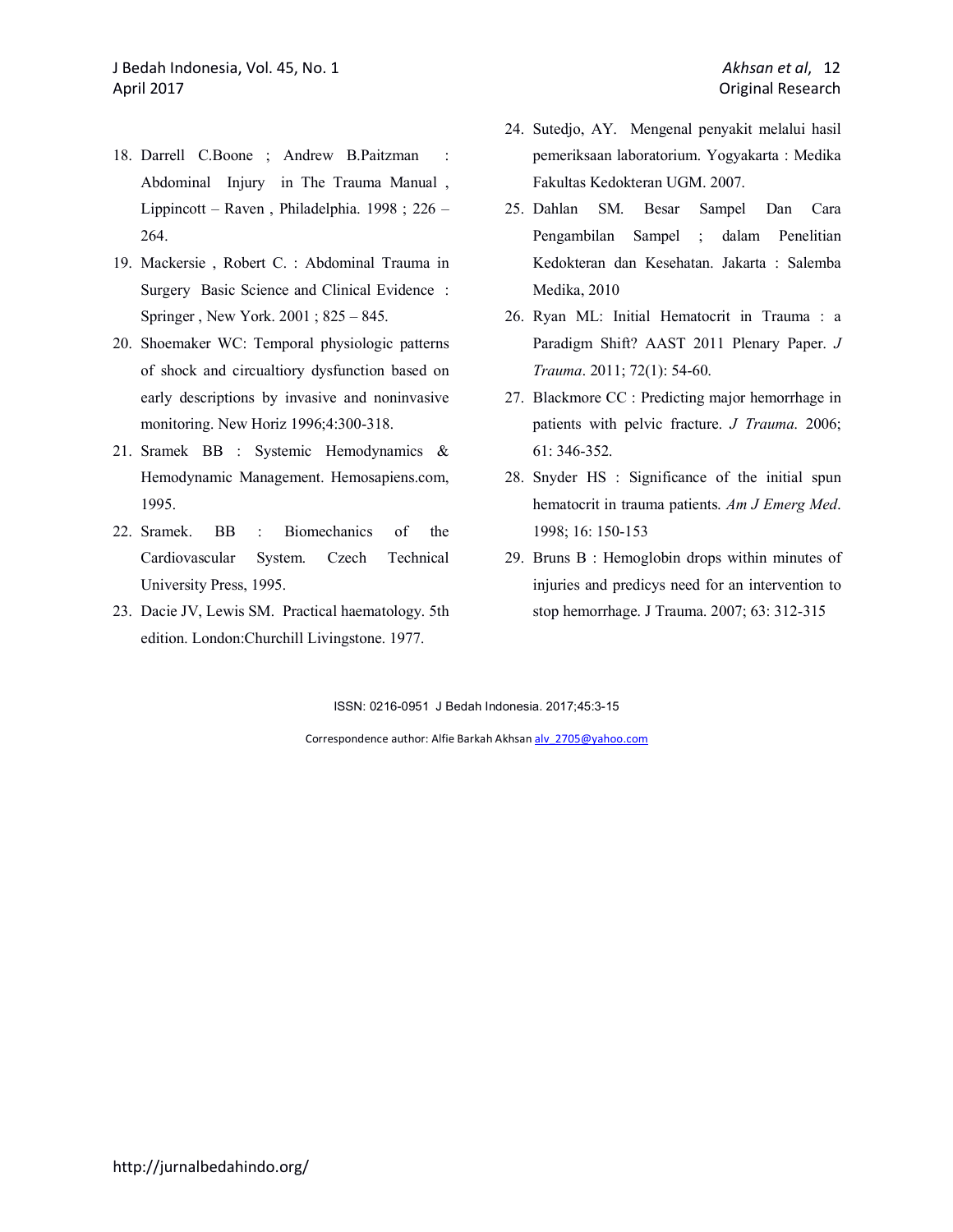### Figure 1. Research Management Flow

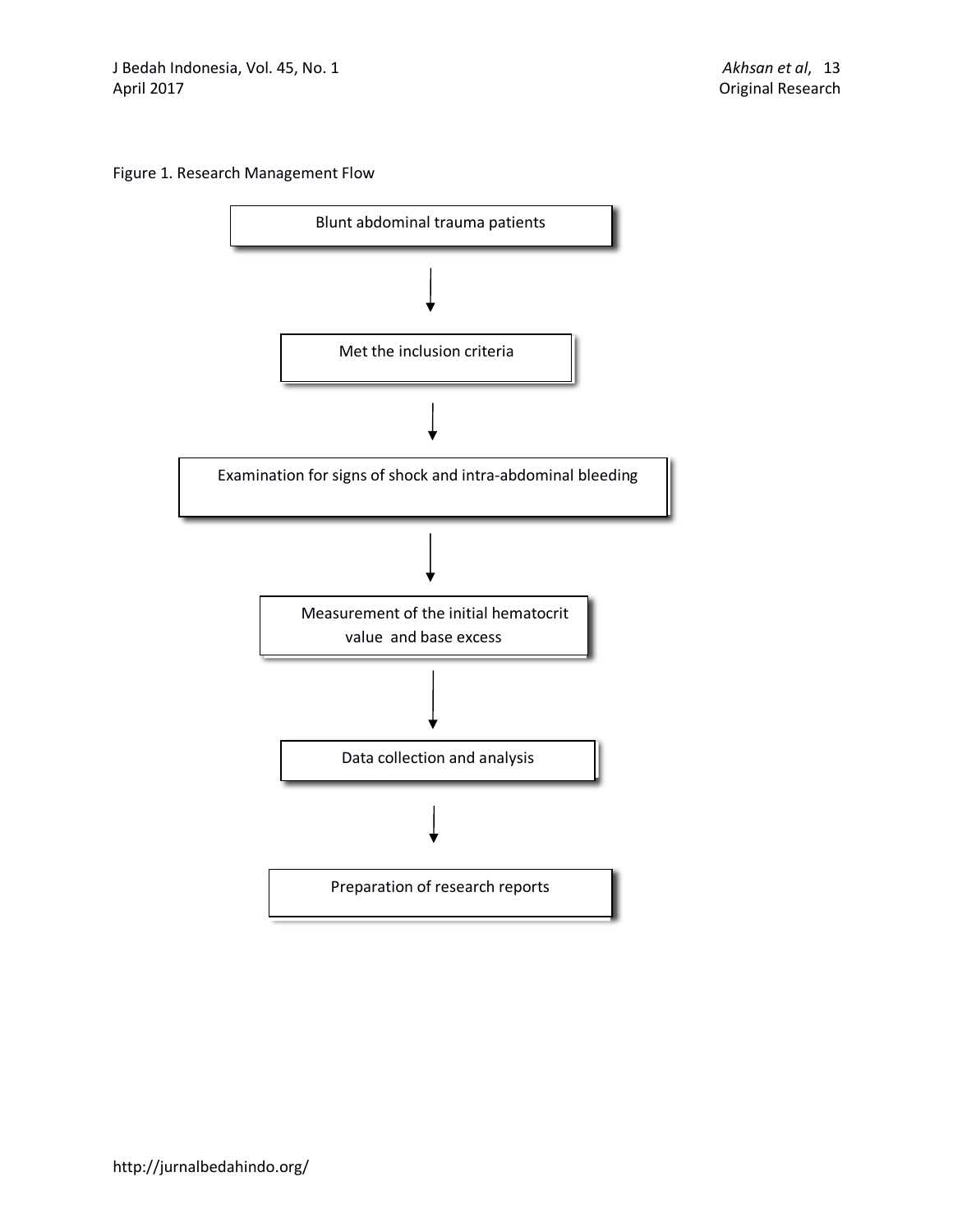| Variable | <b>Ht</b>        |                |                                                     | <b>Total</b>      | $p-$  |
|----------|------------------|----------------|-----------------------------------------------------|-------------------|-------|
|          | >40              | $37 - 40$      | < 37                                                | $(n = 34)$        | value |
| Age      |                  |                | $18.33 \pm 1.15$ $21.25 \pm 4.11$ $27.11 \pm 11.96$ | $25.65 \pm 11.10$ | 0.243 |
| Gender   |                  |                |                                                     |                   |       |
| Male     | 3                | 3              | 20                                                  | 26                |       |
| Female   | $\boldsymbol{0}$ |                | 7                                                   | 8                 |       |
| Total    | 3                | $\overline{4}$ | 27                                                  | 34                | 0.611 |

Table 1. Demographics Table group Hematocrit (Ht)

Table 2. Demographics Table Base Excess group

| Variabel BE |               |            |           |                                                            | p-    |
|-------------|---------------|------------|-----------|------------------------------------------------------------|-------|
|             | > 2           | $2 - (-2)$ | $\leq -2$ | $(n = 34)$                                                 | value |
| Age         | $19.00 \pm 0$ |            |           | $19.83 \pm 3.31$ $27.18 \pm 11.93$ $25.65 \pm 11.10$ 0.232 |       |

Analysis using the Kruskal-Wallis test, p> 0.05

Table 3. Table Data Ht and vital signs group

| <b>Variabel</b> | Ht                 |                                     |                    | <b>Total</b>             | p-    |
|-----------------|--------------------|-------------------------------------|--------------------|--------------------------|-------|
|                 | > 40               | $37 - 40$                           | $<$ 37             | $(n = 34)$               | value |
| <b>SBP</b>      | $103.33 \pm 15.27$ | $102.5 \pm 17.08$ $87.41 \pm 31.45$ |                    | $90.59 \pm 29.33$        | 0.468 |
| P               | $92.67 \pm 6.43$   | $95.5 \pm 16.52$                    | $112.89 \pm 19.23$ | $109.06 \pm 19.43$ 0.046 |       |

Normal data distribution using the Kolmogorov-Smirnov test.

| Data | analysis | using | the | Kruskal-Wallis | test. |
|------|----------|-------|-----|----------------|-------|